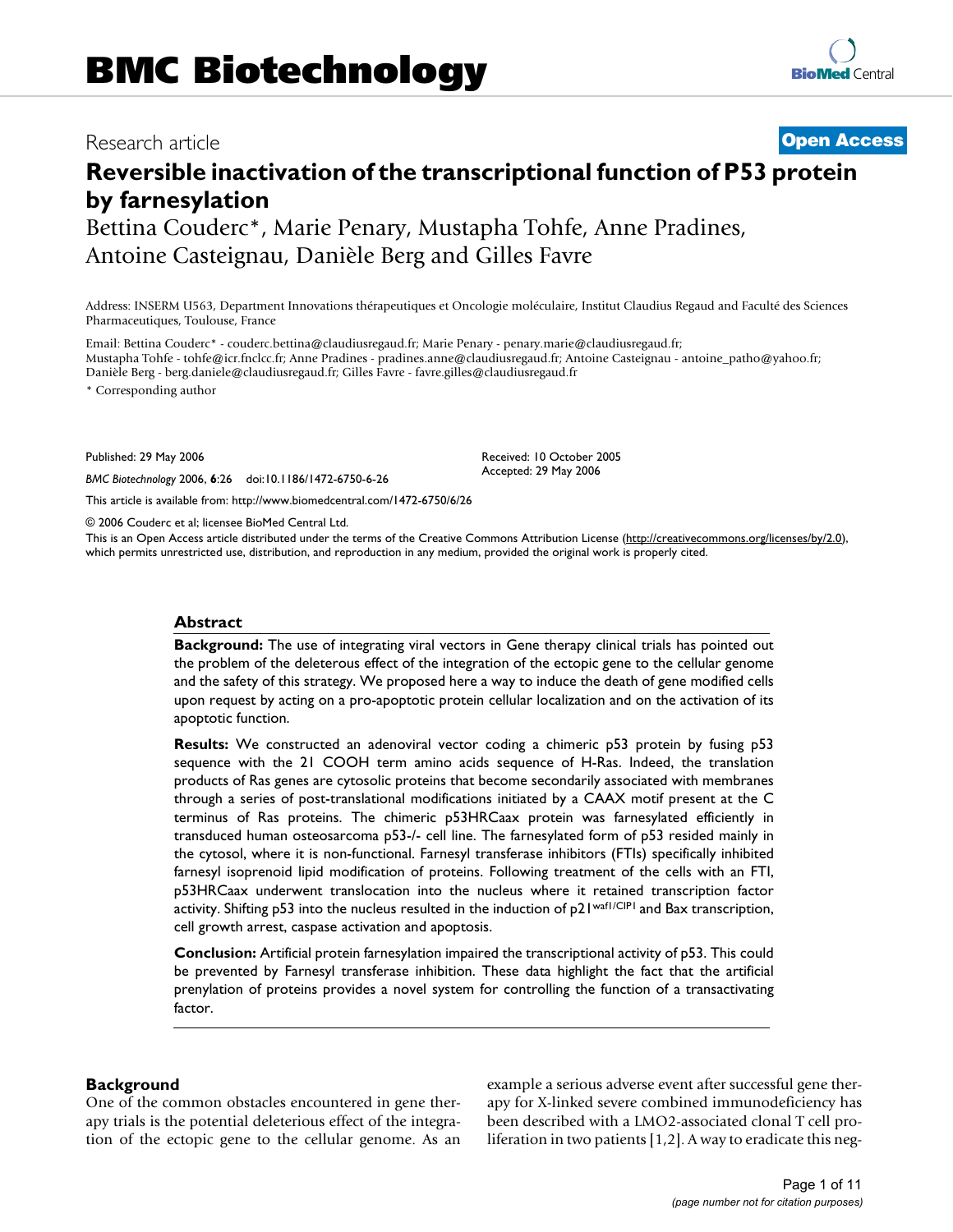ative effect is to induce the death of the modified cells upon request including a suicide gene in the gene transfer vector. Previous approaches used gancyclovir-induced cell death post transduction with a viral vector containing a Herplex Simplex Virus-Thymidine kinase expression cassette [3]. However the effectiveness of this strategy may be blunted because of their more limited effect on quiescent or slowly dividing cells that require prolonged expression of the therapeutic gene and long term administration of the prodrugs. Another way to induce the death of gene modified cells is to promote expression of a pro-apoptotic protein, a cytotoxic protein or a drug sensitive inducer protein such as CD20 as suggested recently [4] via a pharmacological control of the transgene transcription [5,6]. Transcription regulation is usually achieve by means of cell-permeant-inducing agents such as tetracycline, macrolides, oestrogen, progesterone, isopropyl-b-D-thiogalactoside and ectysone [7,8]. Here we proposed a post translational control of a protein. We studied a way to pharmacologically induce protein function upon request by reversible sub-cellular localization of the protein.

Protein prenylation is required for the biological functions of several proteins by permitting association with the cell membranes and encouraging protein-protein interactions with other regulatory molecules. Protein isoprenylation is a post translational isoprenoid lipid modification of substrate proteins by isoprenic lipids [9]. 0.5 to 1 % of cellular proteins are isoprenylated (for review[10]), including members of the RasGTPase superfamily, several protein kinases and phosphatases, and a variety of proteins involved in nuclear integrity and centromere function [10-12]. Two type of enzymes catalyse protein isoprenylation, the CAAX prenyl transferase, farnesyl transferase (FTase) and Geranylgeranyl transferase I (GGTaseI) that recognize CAAX (A is aliphatic and X is any amino acid) C terminus peptide motif and rabGGTase or GGTaseII that recognizes CCX or CXC C terminus motifs. FTase or GGTaseI catalyse the covalent attachment of the 15 carbon farnesyl or the 20 carbon geranylgeranyl respectively to the cysteine of the CAAX motif. The terminal X residue of the CAAX motif determines whether farnesylation or geranylgeranylation occurs: FTase prefers X to be methionine, serine, alanine or glutamine, as for Ras proteins [13] while GGTaseI prefers leucine or isoleucine. There are exceptions to this general rule since RhoB can be farnesylated or geranylgeranylated *in vivo* by FTase and GGTaseI respectively [14] and since N-Ras or K-Ras but not H-Ras can be geranylgeranylated by GGTaseI when the FTase is inhibited. Protein prenylation is the first step of a complex protein processing including proteolytic cleavage of the AAX peptide, carboxymethylation of the prenylated cysteine residue, and lastly for some proteins, attachment of a palmitate residue near the prenylated cysteine. The development of FTase inhibitors (FTIs) has

raised the possibility of specifically inhibiting the function of proteins involved in oncogenesis such as Ras oncoproteins. By preventing Ras farnesylation, FTIs severely impair Ras functions because of the inability of the non farnesylated protein to anchor to the membranes [15]. FTIs are currently under evaluation in phase II/III clinical trials for the treatment of cancer [16] and show relatively low-toxic effects [9].

We recently showed that a artificial three-component chimaera consisting of the ribosome recruitment core of the eIF4G1 eukaryotic translation factor, the RNA-binding domain of the R17 bacteriophage coat protein and the plasma membrane localization CAAX motif of farnesylated H-Ras can have its translational activity inhibited through protein farnesylation that could be restored by FTI treatment. This result put on light the possibility of a pharmacological switche that control gene expression at the translational level [17]. Here, we hypothezize that this concept could be applied to control the proteins that exert their functions in specific cellular compartment such as nuclear transcriptional factor as p53.

The gene encoding p53 mediates a major tumor suppression pathway that is frequently altered in human cancers [18]. P53 is inhibited during normal cell growth by MDM2 a proto-oncogene through either ubiquitindependent p53 degradation in the cytoplasm or repression of the transcriptional activity of p53 in the nucleus [19]. P53 is activated following cellular stresses leading to its phosphorylation and translocation to the nucleus. Nuclear activated p53 binds to specific DNA sequences and triggers the transcription of target genes thus functionning, at least in part, as a transcriptional regulator. P53 contributes to tumor suppression through at least two mechanisms, arrest of cell proliferation [20] and induction of cell death through apoptosis [21].

The aim of this study was to find a way to induce the death (here by apoptosis) of targeted cells upon request. The way that has been chosen is to control the function of a protein (here a transcriptional factor, p53) by acting on its localization. To inactivate p53 function we targeted it to the cell membranes by post translational modifications. We have generated a chimeric p53 protein with the 21 COOH term amino acids of H-Ras (HRCaax) fused to the COOH term of p53. We have demonstrated that an inactive chimeric p53HRCaax gains its cellular functions in SaOs-2 cells (activation of p21<sup>waf1/CIP1</sup> and Bax transcription, growth arrest and apoptosis) under FTI treatment. These data highlight the fact that the artificial prenylation of proteins provide a novel system for controlling the function of a transactivating proteins.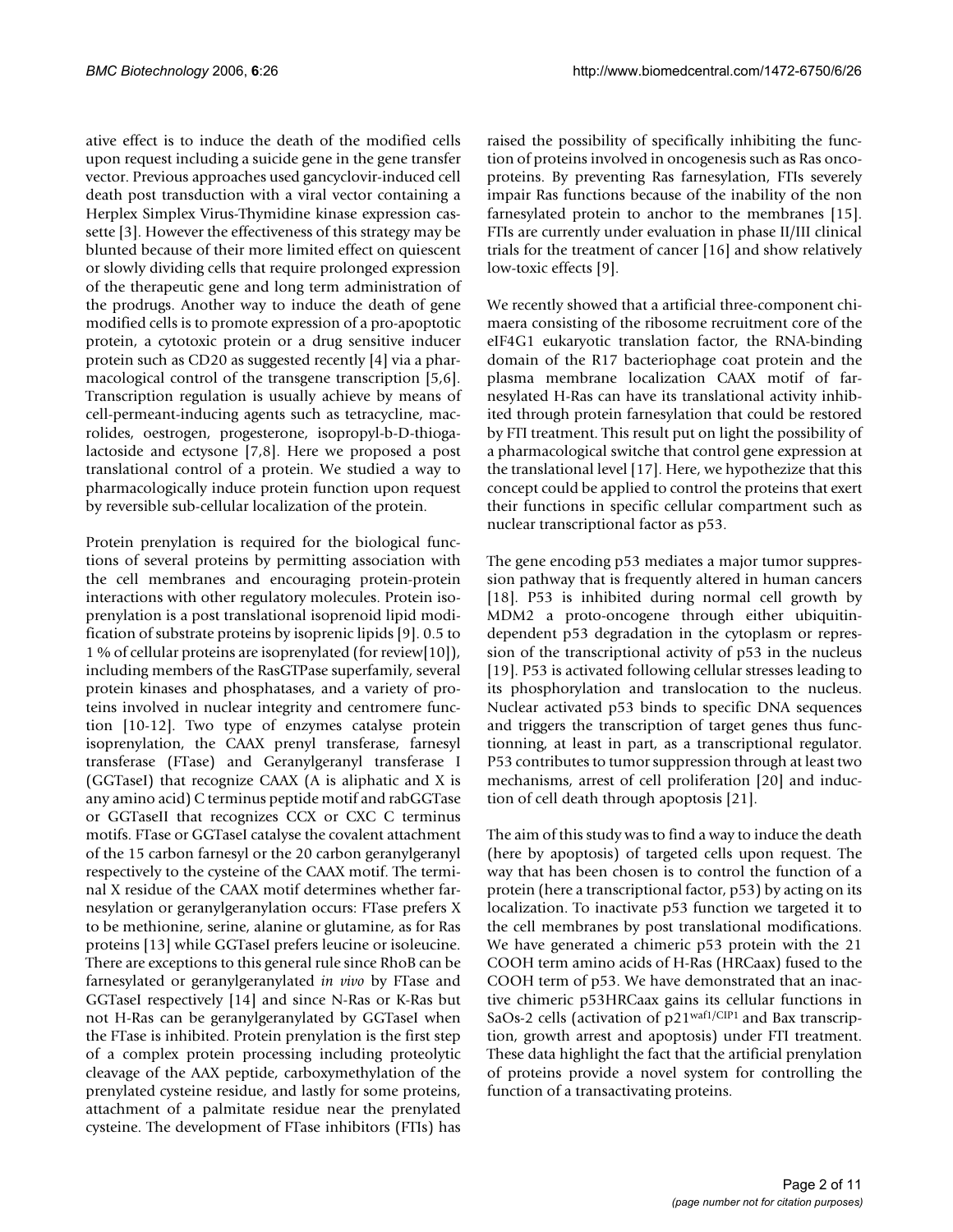# **Results**

The SaOs-2 human osteosarcoma is a poorly differentiated, growth factor-insensitive cell line. This p53-/- cell line was selected because an ectopic expression of p53 induces their apoptosis [22].

Several Ad vectors encoding different mutated forms of the pro-apoptotic gene p53 were constructed to transduce these SaOs-2 cells. In this study, our aim was to compare the efficiency of mutated form of p53 versus wtp53 in inducing cellular responses, such as apoptosis only in the presence of FTI.

Adenoviral vectors have been constructed to efficiently transduce SaOs-2 cells. The proapoptotic genes were under the transcriptional control of the strong CMV promoter. We generated Adp53wt, Adp53HRCaax in which the TGA codon of the p53 coding gene has been replaced by the sequence encoding 21 COOH term amino acids of H-Ras which correspond to the membrane binding domain of H-Ras allowing the whole post translational processing of the protein, and Adp53HRSaax as a control. In this control vector, the TGA codon of the p53 coding gene has been replaced by the sequence encoding 21 COOH term amino acids of H-Ras with a single base mutation allowing the translation of a serine instead of a cysteine in the CAAX motif of the chimeric protein. This p53HRasSAAX is unable to be processed. Brand et al [23] showed that *in vitro* ∆E1 Ad vector could lead to growth retardation, prolongation of the G2/M phase and induction of apoptosis if applied at a high MOI. To distinguish between the cytotoxicity of the vectors and the effect of the transgene we compared the vectors mentioned above with either AdeGFP (enhanced Green Fluorescent Protein) or AdLuc (Luciferase). Using AdeGFP, we confirmed that more than 95% of the cells were GFP positive when using 100 physical particles/cell and no significant cytotoxicity was seen 7-days post transduction (data not shown). These data demonstrated, under our conditions, that cell responses observed bellow were due to transgene expression and that modest doses of vectors led to efficient transduction.

# *Ad transduced SaOs-2 cells could express the farnesylated form of p53*

Forty eight hr post transduction of SaOs-2 cells by the different Ad vectors, cells extracts were analyzed by Western blot (Fig. 1). As expected, AdLuc transduced cells did not express p53 protein. Following transduction with Adp53wt, Adp53HRCaax or Adp53HRSaax, p53 protein expression was observed. These results are consistent with expression of the ectopic p53 gene. All p53 mutants were expressed roughtly at the same level. Moreover, treatment of the cells with FTI did not induce any variation of the p53 expression irrespective of the form tested. Several proteins, aside from the Ras family are known to be farnesylated. These farnesylated proteins may be useful surrogate markers for determining whether a specific FTI is actually inhibiting farnesylation, by providing an indirect measure of FTase inhibition. Example of these proteins include HDJ-2, a chaperone protein. The inhibition of farnesylation of HDJ-2 can be monitored by immunoblotting, since its unfarnesylated form displays a reduced mobility in SDS-PAGE relative to its farnesylated versions



### Figure 1

**Expression of ectopic p53 and endogenous HDJ-2 in human SaOs-2 cells**. Cells were transduced with adenoviral vectors expressing the indicated p53 proteins or luciferase as a control. Total protein extracts (80 µg) of SaOs-2 cultures transduced with different Ad-vectors and untreated (-) or treated (+) with 15  $\mu$ M FTI were prepared 48 hr post transduction and analysed by immunoblotting employing the anti-p53 (1:500) and anti HDJ-2 (1:1000) antibodies.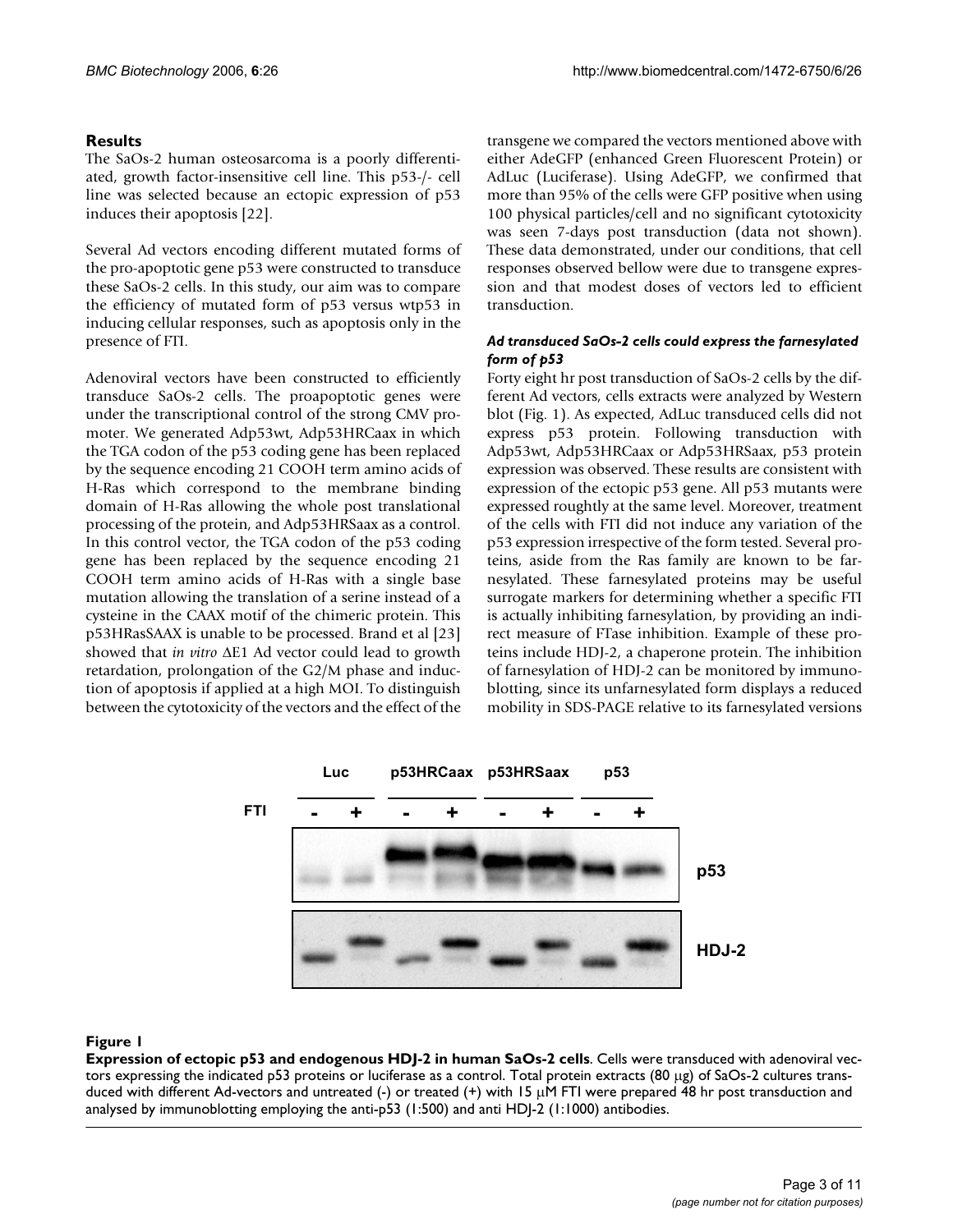[24]. When SaOs-2 transduced cells were exposed to 15 µM FTI-277, a mobility shift on SDS-PAGE was observed in HDJ-2, reflecting inhibition of FTase. Moreover, a slight mobility shift in the P53HRCaax band was noted, suggesting that FTI-277 prevents the protein farnesylation of this mutant (Fig. 1).

### *Hras membrane binding domain induced p53 membranes localization*

The sub-cellular localization of the different P53 mutants was analyzed 48 hr post transduction of SaOs-2 cells by the different Ad vectors (Figure 2A).

Transducing the cells with Adp53HRCaax resulted in a distinctive, punctuate staining pattern in the cytosol with a perinuclear concentration (Adp53HRCaax) excluding the nucleus. Confocal imaging confirmed that p53HRCaax was perinuclear and cytoplasmic (Figure 2B).

In the presence of 15 µM FTI, Adp53HRCaax transduced SaOs-2 cells expressed p53 exclusively in the nucleus suggesting that inhibition of farnesylation of p53 abolished its membranes sequestration.

Mihara et al [25] recently reported that a fraction of stessinduced wild-type p53 translocates to mitochondria during p53 dependent apoptosis after DNA damage and under hypoxia. We have shown here that the farnesylated form of p53 did not localize preferentially to the cell plasma membrane as expected. Therefore we checked by confocal microscopy whether p53HRCaax could localize to the mitochondria in the absence of FTI by colocalization with mitochondrial markers (mitotraker red). Just as wtp53, p53HRCaax did not translocate to the mitochondria in the transduced SaOs-2 cells either 24 or 48 hr post transduction (data not shown).

As a control, when Adp53wt or Adp53HRSaax transduced cells were stained, a nuclear localization of p53 was observed irrespective of whether the cells are untreated or treated or not with FTI (Adp53wt, Adp53HRSaax). Cul-



# $$

**Subcellular localization of p53 in the different transduced and FTI-treated SaOs-2 cells**. A: AdLuc, Adp53wt, Adp53HRSaax, or Adp53HRCaax transduced SaOs-2 cells were untreated or treated with 15 µM FTI for 24 hr. They were then stained with the FITC-conjugated anti human p53 antibody (1:100) and DAPI = 4',6'-diamino-2-phenylindole. The subcellular localization of p53 was examined microscopically. B: Confocal microscopy of transduced Adp53wt or Adp53HRCaax cells treated with FTI for 24 hr.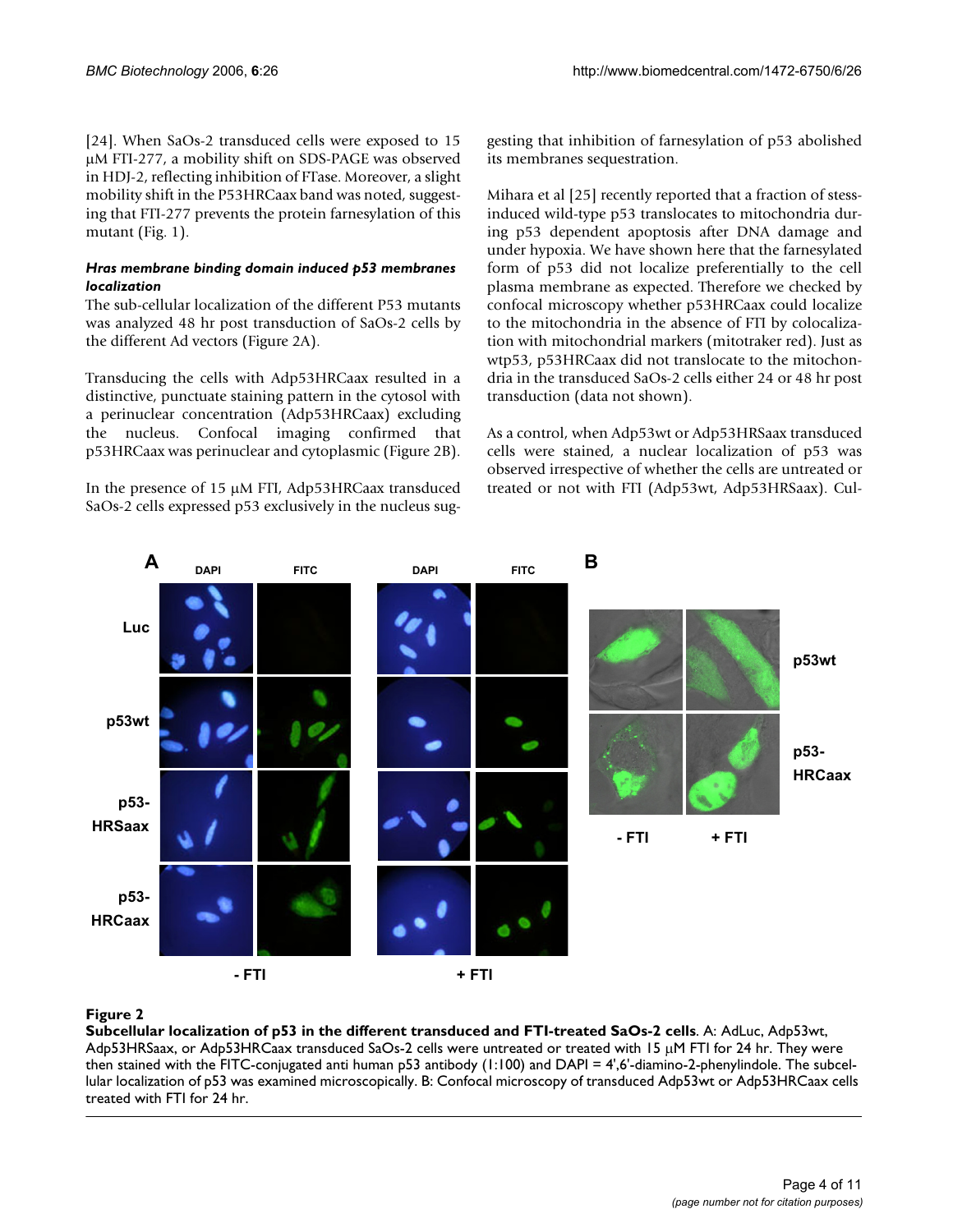

#### **Figure 3**

**p53-mediated transcriptional transactivation**. A : p53-mediated transcriptional transactivation as determined by luciferase activity in SaOs-2 cells co-transfected with a p53-responsive promoter luciferase plasmid and a renilia luciferase expression plasmid for transfection efficiency. Cells were then transduced with the indicated p53 adenoviral vectors. Cell extracts from each triplicate were assayed for both firefly and *Renilla* luciferases. Results are expressed as the ratio of activity of the firefly to the *Renilla* luciferase. The average mean +/- SD values and the induction factor relative to the transfection-containing no viral vector from two sets of experiments with triplicate transfections are shown. B: Relative levels of p21waf1/CIP1 protein were measured by immunoblot assay using lysates (80 µg) prepared from SaOs-2 expressing luciferase (mock), p53wt, or p53HRCaax cultured for 48 hr in the presence  $(+)$  or absence  $(-)$  of the FTI (15  $\mu$ M). C: Relative levels of Bax protein were measured by immunoblot assay using lysates (80 µg) prepared from SaOs-2 expressing luciferase (mock), p53wt, or p53HRCaax and cultured for 48 hrs in the presence (+) or absence (-) of the FTI (15 µM). One representative of three different experiments is shown.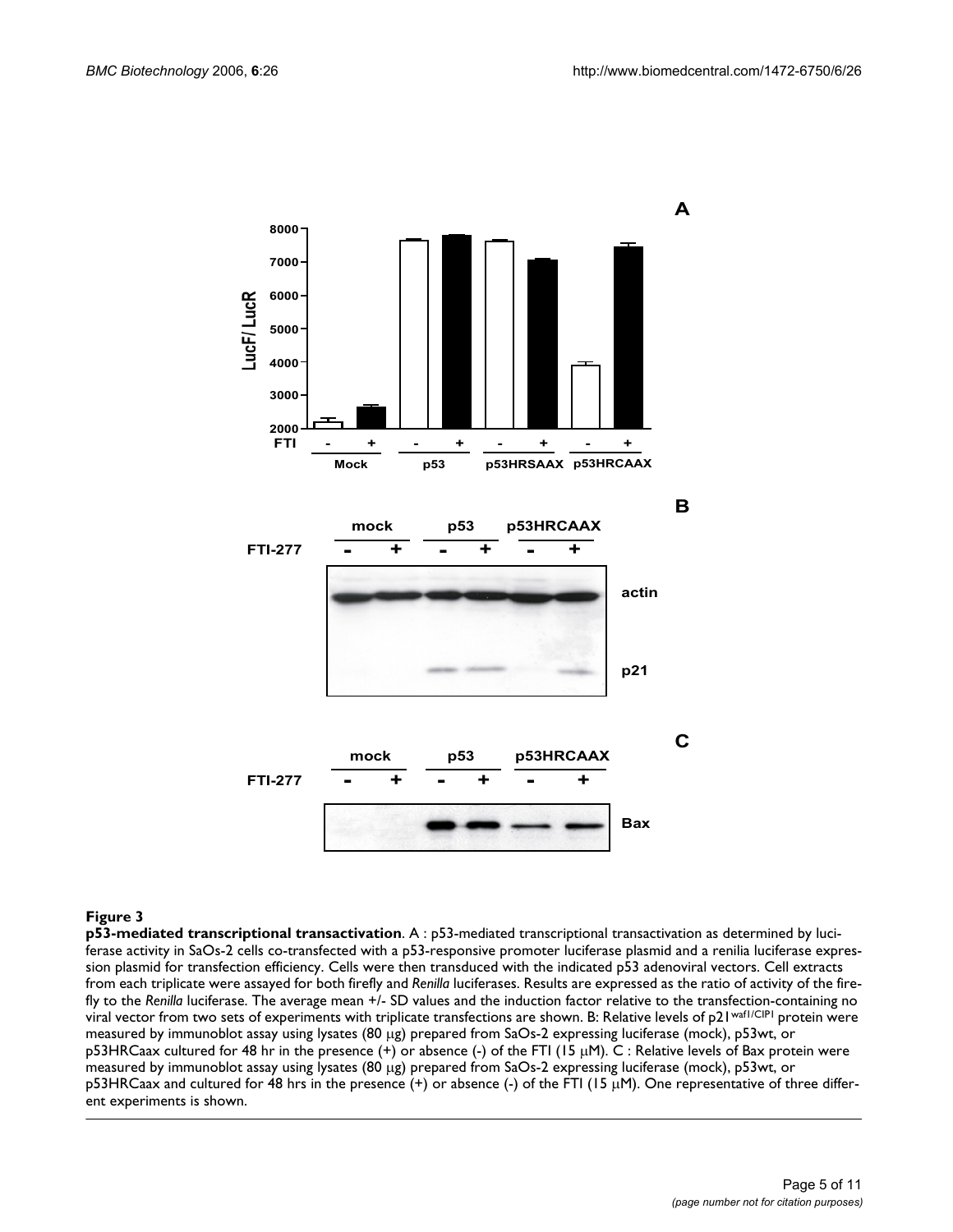



ture with FTI had no effect on p53 localization for these p53 forms.

### *The farnesylated form of p53 (p53HRCaax) had reduced transactivation activity*

The tumor suppressor activity of p53 is related to its ability to interact with both DNA and proteins. As a result of complex patterns of both DNA-protein and protein-protein interactions, expression of the down-stream genes that participate in the control of DNA replication, repair, cell cycle and apoptosis can be either elevated or decreased by p53. We have used a reporter gene assay to analyse the transcriptional activity of the different p53 mutants using the reporter vector pGL3-in which the luc reporter gene is driven by a promoter that is sensitive to induction by p53. It is anticipated that the expression of the luciferase gene will be enhanced in the presence of a functional p53. Using the polyethylenimine (PEI) method, we transiently transfected the p53-/- cells SaOs-2 with this Luc gene as reporter, plus a renilia luciferase expression plasmid to control transfection efficiency. Then, these cells were transduced with the different Ad vectors in the presence or absence of 15 µM FTI. Both LucF and LucR activities were measured. As shown in Figure 3A, p53-mediated transcriptional transactivation was effective in cells transduced with either Adp53wt or Adp53HRSaax in the presence or absence of FTI. In contrast, p53-mediated transcriptional transactivation was effectively lowered in p53HRCaax transduced cells, although FTI-277

treatment restored the transactivation efficiency of the p53HRCaax mutant.

We then analysed the induction of the p53 endogenous target genes, p21waf1/CIP1 and Bax. Western blotting was performed for p21waf1/CIP1 and Bax to detect functional p53 activity in cells with and without exposure to the different vectors in the presence or absence of the FTI. As expected p53wt, but not p53HRCaax transduced cells expressed p21waf1/CIP1 within 48 hr of transduction (Fig. 3B). Both cells expressed Bax at different levels (Fig. 3C). FTI treatment induced p21<sup>waf1/CIP1</sup> expression or a higher level of Bax expression in p53HRCaax cells, while no modification of protein levels was observed in Adp53wt transduced cells. (Figs. 3B and 3C).

Overall these data demonstrated that the HRCaax domain fused with the p53 protein impaired the transcriptional transactivation function of the protein, although this could be reinduced by farnesyl transferase inhibition.

### *FTI triggered cell growth inhibition and apoptosis of the p53HRCaax mutant*

The p53 protein is a potent inhibitor of cell growth, arresting the cell cycle at several points and, under certain circumstances, activating the apoptotic machinery leading to cell death [26]. To compare the antiproliferative activity of wtp53, p53HRCaax and p53HRSaax, cell viability was determined using an MTT assay at 24, 48, 72 and 96 hr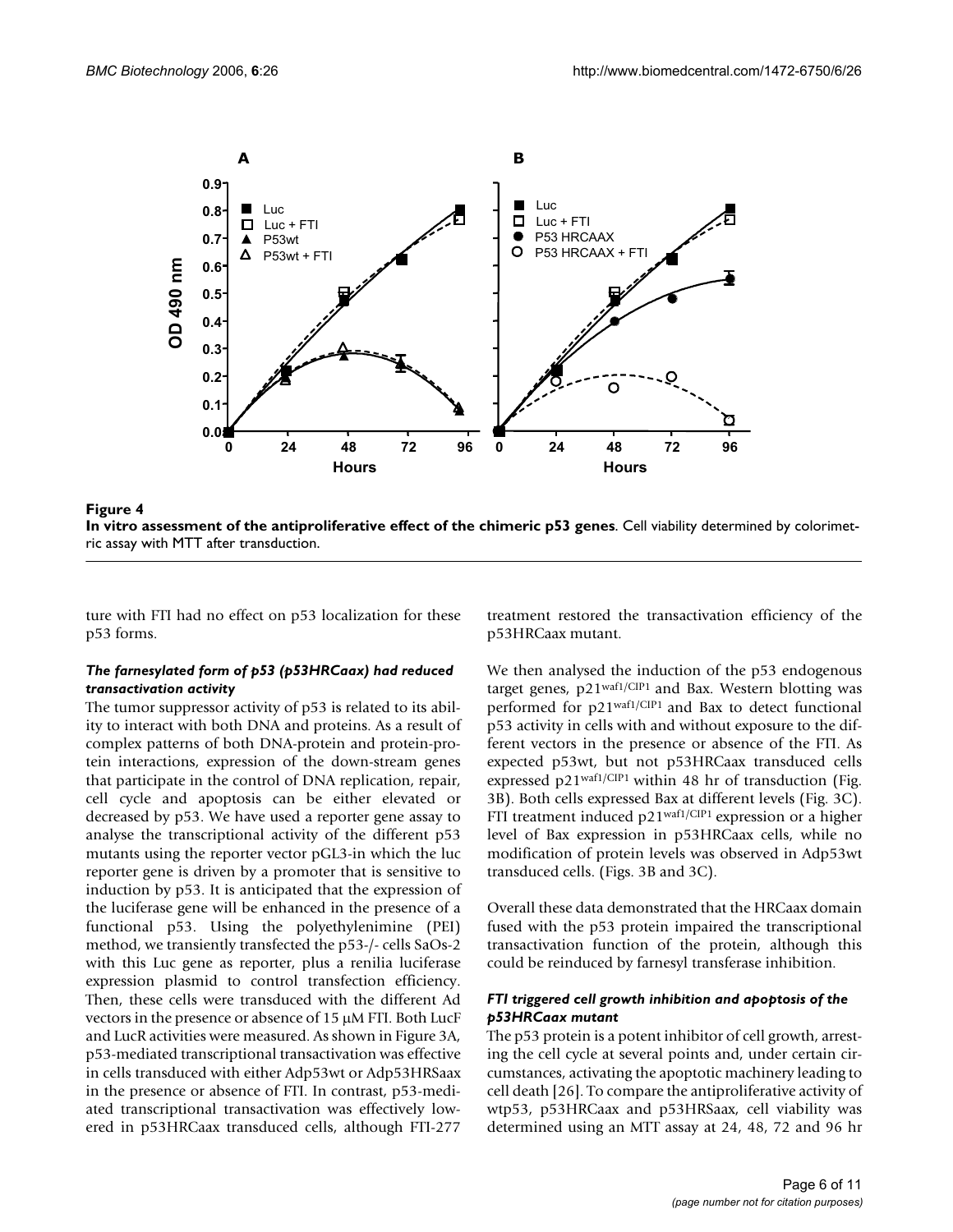

**Proportion of cells expressing markers of apoptosis 48 hr post transduction with the adenoviral vectors**. Samples of cells were stained with annexin V-FITC 48 hr post transduction to detect externalized phosphatidylserine. Apoptosis in expressing cells was quantitated by FITC staining, counting 20 random microscopic fields. One representative experiment from a total of three is shown. Percentage of apoptotic cells was determined microscopically. Values are the means +/- SD of three different experiments.

post-transduction by the different Ad vectors. SaOs-2 cells transduced with Adp53wt, Adp53HRSaax in the presence or absence of FTI or those transduced with Adp53HRCaax plus the FTI all showed a similar level of cell death. In contrast SaOs-2 cells transduced with Adp53HRCaax in the absence of the FTI were more resistant to cell death (Fig. 4).

To quantify the apoptosic effects, Annexin V-positive populations were estimated by fluorescence microscopy at various times after transduction (Fig. 5). Transdution of cells with Adp53HRCaax in the absence of FTI resulted in only background levels of apoptotic cells, similar to those of mock tranduction. In contrast, Adp53HRCaax in the presence of FTI induced the apoptosis of more than 80 % of SaOs-2 cells, as seen with Adp53wt. Transduction of cells with AdLuc resulted in only a a very few apoptotic cells, such as in the non transduced cells.

Therefore, we have shown that the farnesylated form of p53 elicits no apoptosis of SaOs-2 in the absence of the FTI. Yet the ability to elicit apoptosis could be restored in the presence of the FTI.

### **Discussion**

We have shown that the artificial prenylation of proteins could provide a novel system for controlling the function of a protein such as here a transactivating factor. The farnesylation of a protein changed its cellular localization therefore its function was inhibited. This post translational modification could be prevented by inhibition of farnesyl transferase leading to protein activation. These new properties of an ectopic protein could be used to develop a 'gain of function' approach designed to allow the death by apoptosis of targeted gene modified cells upon request. To prove the concept we have chosen to use p53 as it is a tumor suppressor gene involved in cell cycle arrest and programmed cell death (apoptosis). The properties of p53 are mainly linked to its ability to induce the transcription of genes, such as the cyclin-dependent kinase inhibitor  $p21^{\text{waf1/CIP1}}$  or Bax [27,28]. We constructed a p53 chimeric protein which is a substrate for farnesyl transferase by fusing the membrane binding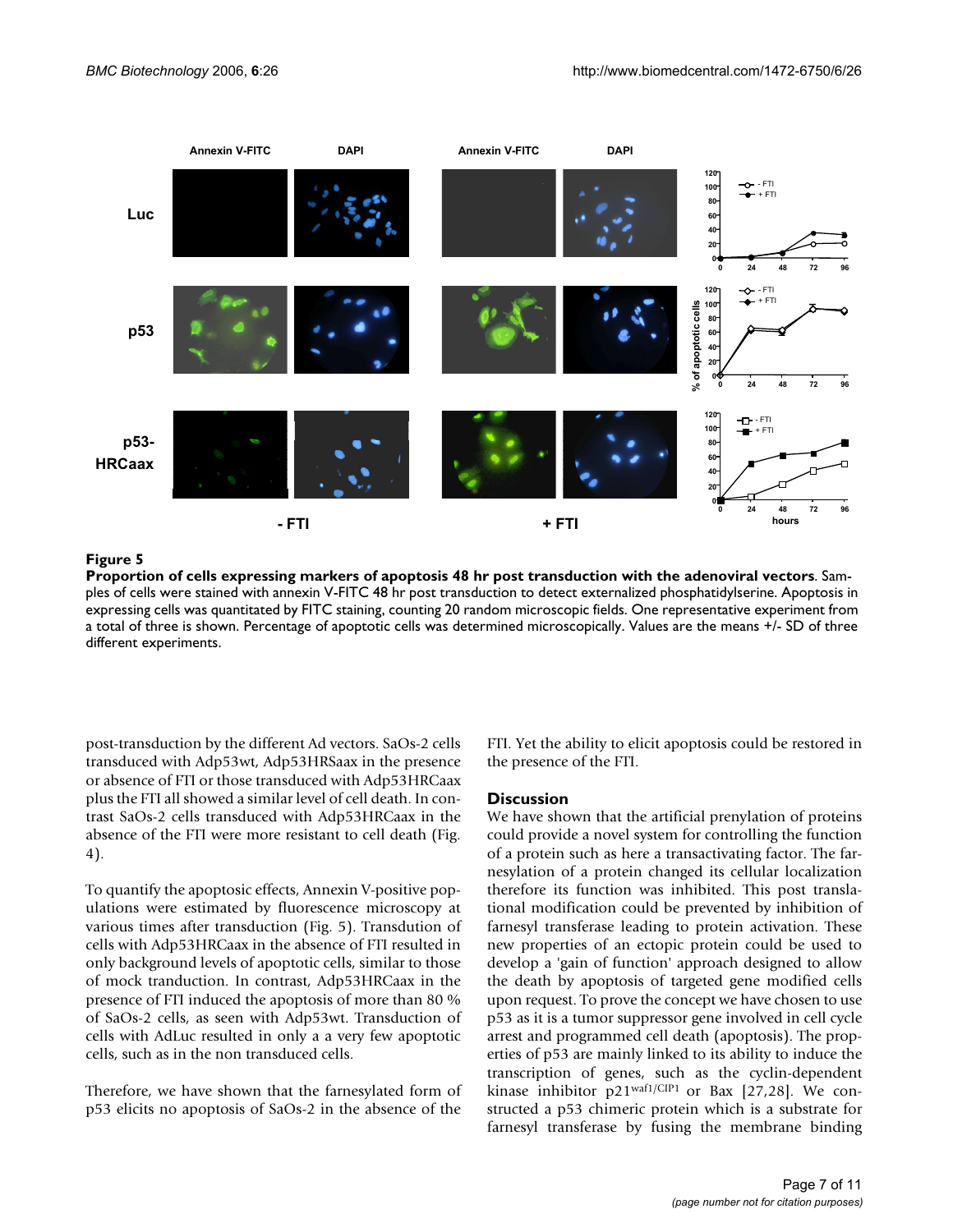domain of H-Ras that includes the 21 COOH term amino acids of the protein to the COOH end of p53. We used this domain because, in contrast to N-Ras and K-Ras, H-Ras membrane binding domain is not a substrate of GGTaseI when FTase is inhibited. This eliminates the possibility of protein geranylgeranylation under FTI treatment. We have demonstrated that it is the C terminus membrane binding domain of H-Ras, but not that of the CAAX box permitting only farnesylation which avoids nuclear localization of the p53 transcriptional factor (data not shown). This highlight the fact that only farnesylation is not sufficient to induce membrane attachment of a chimeric protein and that complete post translational processing is necessary for this purpose.

The post translational modification of the chimeric p53 protein is illustrated by a slight shift of the farnesylated form of the p53 protein, as observed in the Figure 1. We have verified that the non processed form of the H-Ras binding domain p53 chimeric protein does not impair its transcriptional activity. Indeed, p53HRSaax, like p53HRCaax in the presence of the FTI, was able to induce transcription of responder genes as efficiently *in vitro* as *in vivo* and was also able to induce apoptosis of the SaOs-2 cells.

P53 shuttles within the cell between the nucleus and the cytoplasm, possessing nuclear localization signals (NLS) and a nuclear export signal (NES) [29]. It was a challenge to impede the nuclear translocation of a protein containing an NLS domain and this was achieved by lipid modification which avoids nuclear localization of the p53 transcriptional factor. This highlights the possibility of developing this strategy so as to control the protein function of other nuclear proteins. We have shown here that the lipid processed form of p53 whilst located in part in the plasma membrane, was found preferentially in the cytoplasm. This observation is not surprising since Chiu et al [15] have shown that farnesylation of the CAAX motif could also target Ras proteins to the endoplasmic reticulum and Golgi membranes. In these locations they encounter Rce protease and prenylcysteine-directed carboxymethyltransferase. Thus nascent Ras proteins are present, at least transiently, on the endoplasmic reticulum and Golgi. The fact that farnesylation could control cellular localization of different chimeric protein (farnesylated form of eGFP) has also been described previously [30,31].

We have used farnesylation of p53 to control its localization and therefore it's function. We have shown here that bypassing the nucleus by targeting p53 to other cell compartments is sufficient to significantly reduce the marked apoptosis of p53-deficient tumor cells in the absence of an FTI. This therefore establishes the proof of principle that a

chimeric p53 can initiate apoptosis only upon treatment of cells with the FTI,.

FTIs have previously demonstrated low toxicity in normal cells. Several FTIs are currently being evaluated in phase II and phase III clinical trials [9,32]. FTIs can exert dramatic effects on cancer cells, including morphological changes, inhibition of anchorage-independent growth and alteration of cell cycle progression. Although FTIs clearly inhibit Ras farnesylation it is unclear whether their antiproliferative effects result exclusively from their inhibition of Ras functioning [16]. FTIs have effects on several other prenylated proteins involved in crucial cellular signal transduction pathways, such as the centromere binding protein (CENP)-E and CENP-F, peroxysomal membrane and nuclear membrane (lamin A and B) associated proteins, or members of the Rho proteins family. FTIs affect the PI3- K/Akt cell survival pathway. They also inhibit soft agar growth of several breast cancer cells lines independent of their Ras mutant status, probably through an alternative target such as the protein RhoB which regulates receptor trafficking and cell adhesion/motility. In total more than 100 polypeptides possess a CAAX sequence that potentially can be farnesylated and such FTIs may have multiple targets that may be inhibited to produce a net antiproliferative effect or apoptosis [32]. As expected in the transformed SaOs-2 cellular model used in these data, few apoptotic cells have been noted following FTI treatment. However, a high percentage of apoptosis has been noted in our experiments only if FTI treated cells were previously transduced by p53HRCaax. Our results confirmed the data reported by Nielsen et al. that combination therapy with a replication-deficient recombinant adenovirus, which expresses the human p53, and an FTI have synergistic or additive antiproliferative effects on a panel of tumor cells in vitro [33].

# **Conclusion**

This work has been performed to find application in gene therapy protocols including, amongst others, i) the potential for inducing the activation so that the function of an ectopic protein at a defined moment and ii) the safety of therapeutic gene expression for the cells being treated. For this second purpose, integrating vectors could be constructed as a polycistronic vector. It would contain the gene of interest and the gene encoding a chimeric proapoptotic protein such as Bax, TRAIL or p53 such as what is currently done with the HSV-tk strategy. Upon request, if deleterious effect appears on gene modified cells such as transformation of the gene modified cells, we could apply FTI and so induce the death of the modified cells. The combination of FTI which have antitumoral effect plus the apoptosis of the newly transformed cells could allow the destruction of the unwanted transformed cells. The synergestic effect of the FTI and p53 induced apoptosis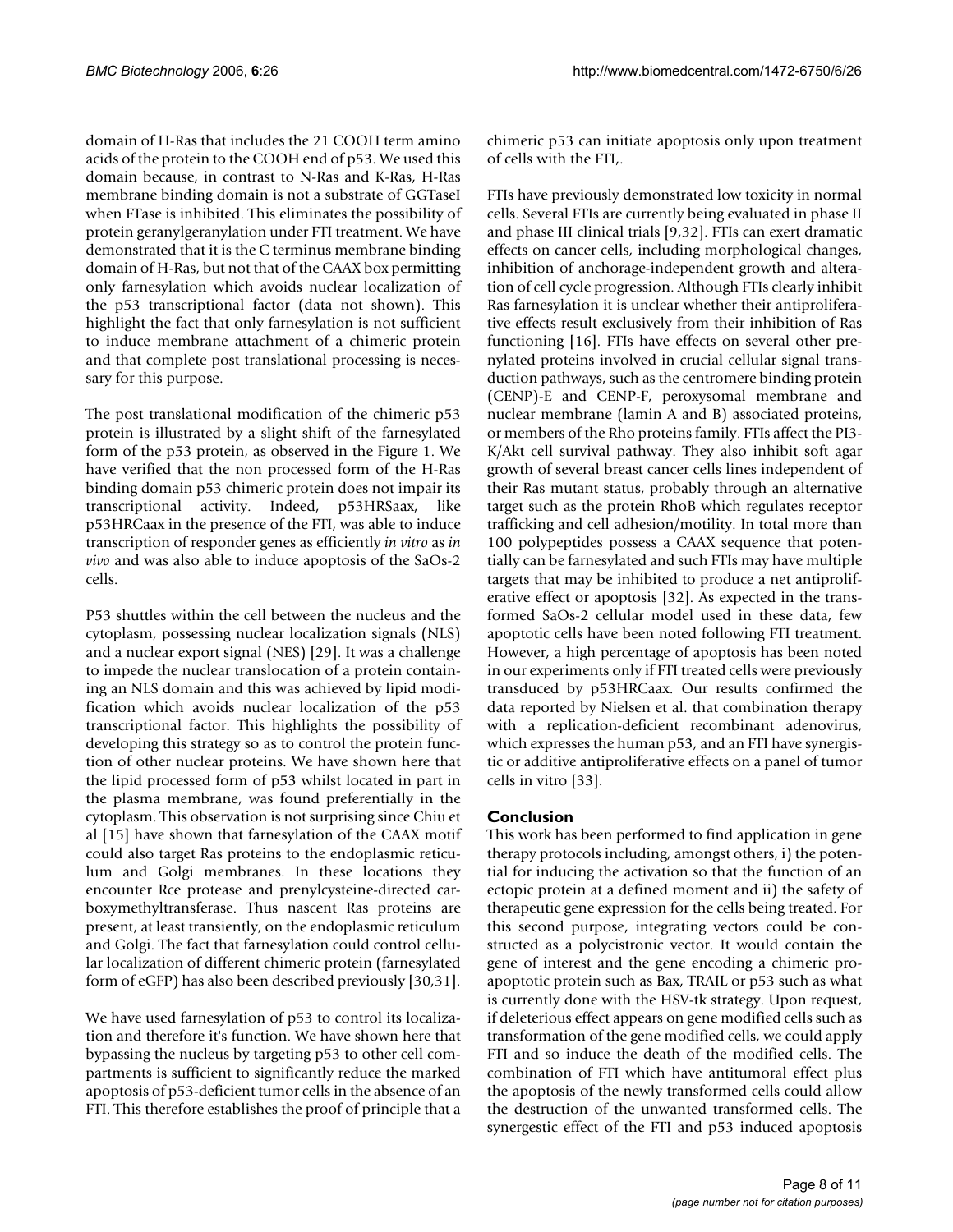could be of greater interest than the HSV-tk strategy. Undoubtedly, the challenge now is to tease apart the intricate circuitry that controls the cellular location of proapoptotic-proteins.

# **Methods**

# *Reagents*

Mouse monoclonal antibody p53 (Bp53-12) was from Santa Cruz Biotechnology (TEBU, Le Perray en Yvelines, F). FITC-conjugated mouse anti-human p53, mouse anti human Bax, or p21<sup>waf1/CIP1</sup> were purchased from BD Biosciences/pharmingen (F). Rabbit anti human HDJ2 was from Lab Vision Inc, (Fremont, CA). FITC-Peroxidaseconjugated anti-rabbit and anti-mouse secondary antibodies, the β-actin antobodies and a liquid alkaline phosphatase detection kit were from Sigma (F). Mitotraker Red was obtained from Molecular Probes (Eugene, OR).

# *Cell culture*

The 293 (a transformed human embryonic kidney cell line) and SaOs-2 (human osteosarcoma p53-/-) cell lines were obtained from the American Type Culture Collection (Rockville, MD) and were maintained as monolayers at 37°C in a humidified 5%CO2 atmosphere in DMEM medium supplemented with 10 % FCS.

### *Construction and preparation of adenoviral vectors*

The different ADNc which had to be cloned into the adenoviral plasmid (pShuttle) have been obtained by PCR amplification. The forward primer used for all the PCR amplification was : 5' ATAAGAATGCGGCCGCCAT-GGAGGAGCCGCAGTCAG. We generated PCR fragments corresponding respectively to wt p53, P53HRCaax and P53HRSaax by using as reverse primer 5'CCCAAGCTTTCAGTCTGAGTCAGGCCCTTCTGTCTT-GAACATGAG, 5' CCCAAGCTTTCA**GGAGAG-CACACACTTGCAGCTCATGCAGCCGGGGCCACTCTCA TCAGGAGGGTTCAGCTTCCGCAGCTTGTG**GTCTGAGT-CAGGCCCTTCTGTCTTGAACATGAG and 5' CCCAAGCTTTCA**GGAGAGCACGCTCTTGCAGCTCAT-GCAGCCGGGGCCACTCTCATCAGGAGGGTTCAGCT-TCCGCAGCTTGTG**GTCTGAGTCAGGCCCTTCTGTCTTG AACATGAG. Replication-deficient (∆E1, E3) adenoviral vectors expressing the different chimeric p53 or control (Adp53wt, Adp53HRCaax, Adp53HRSaax, AdLuc) under the transcriptional control of the CMV promoter were constructed with the AdEasy System (Qbiogen, F) according to the manufacturer's protocol. Initially, a PCR amplified *No*t1-*Hin*dIII fragment containing the different form of p53 was subcloned into the *No*t1-*Hin*dIII-digested pAd shuttle CMV to get shuttle vectors pAdp53wt, pAdp53HRCaax and pAp53HRSaax. Replication-defective adenoviruses (Adp53wt, Adp53HRCaax and Adp53HRSaax) plus adenoviral vectors control AdLuc (encoding luciferase) or AdeGFP (encoding enhanced Green Fluorescence Protein) were produced by transfection of 293 cells with a single isolate of each recombinant adenoviral vector, expanded, and purified as described [34]. Viral titers were initially determined by optical absorbance at 260 nm. All the viral DNA have been isolated from the viral particles, amplified by PCR and sequenced.

# *In vitro adenoviral transduction*

At day 0, 105 cells were seeded in a six-well plate. At day 1, one of the 6 wells was trypsinated and the cells were counted. This information was used to infect each cell line at the desired multiplicity of infection (MOI). Transductions were in 5%  $CO<sub>2</sub>$  incubators at 37°C for 1 hr using 500 µl infection medium (the same medium used for each cell line + 2 % FBS) with agitation. Pilot experiments with AdeGFP determined the optimal MOI for the SaOs-2 cells. In these experiments (data not shown) all cells became GFP positive, without manifesting toxicity, for up to 7 days after infection at a MOI of 100:1.

# *Immunoblotting*

Cells were seeded in 35 mm dishes and grown to approx. 50 % confluence before transduction. Total protein extracts were prepared 48 hrs post transduction, by lysing the cultures in 150 µl lysis buffer containing 1% NP40, 0,1% SDS, 5 mM DTT and 1 mM PMSF for one hr on ice. Lysates were centrifuged at 13000 rpm for 5 min to remove nuclei and precipitates. Samples containing 80 µg total cellular protein were subjected to 12,5 % SDS-PAGE and transferred to a nitrocellulose membrane (Amersham Biotech, F). Membranes were blocked for 1 hr at room temperature in TBST-0.1% Tween 20/5% non-fat milk then incubated overnight with antibodies directed against β-actin (1:10,000), Bax (1:500), p53 (1:500), p21waf1/CIP1 (1: 500), or HDJ2 (1:1000). For signal detection the secondary mouse or rabbit antibody was used at a dilution of 1:10,000. Finally the blots were washed and developed using enhanced chemiluminescence (Amersham Biotech, F) according to the manufacturer's protocol and exposed to radiographic films (Eastman Kodak).

### *Immunofluorescence and microscopy*

For fluorescence analyses cells were washed twice with PBS and fixed for 5 min at room temperature in PBS containing 3,7% formaldehyde. The cells were then permeabilized with 0,2% Triton X-100 in PBS for 5 min at room temperature. After repeated washes with PBS, cells were incubated with FITC-conjugated mouse anti-human p53 antibody or appropriate controls for 1 hr, washed twice with PBS and finally examined with a Leitz fluorescence microscope. To stain the mitochondria (MT), cells were incubated with 250 nM Mitotracker Red in pre-warmed full medium for 30 min at 37°C and then washed twice with full medium.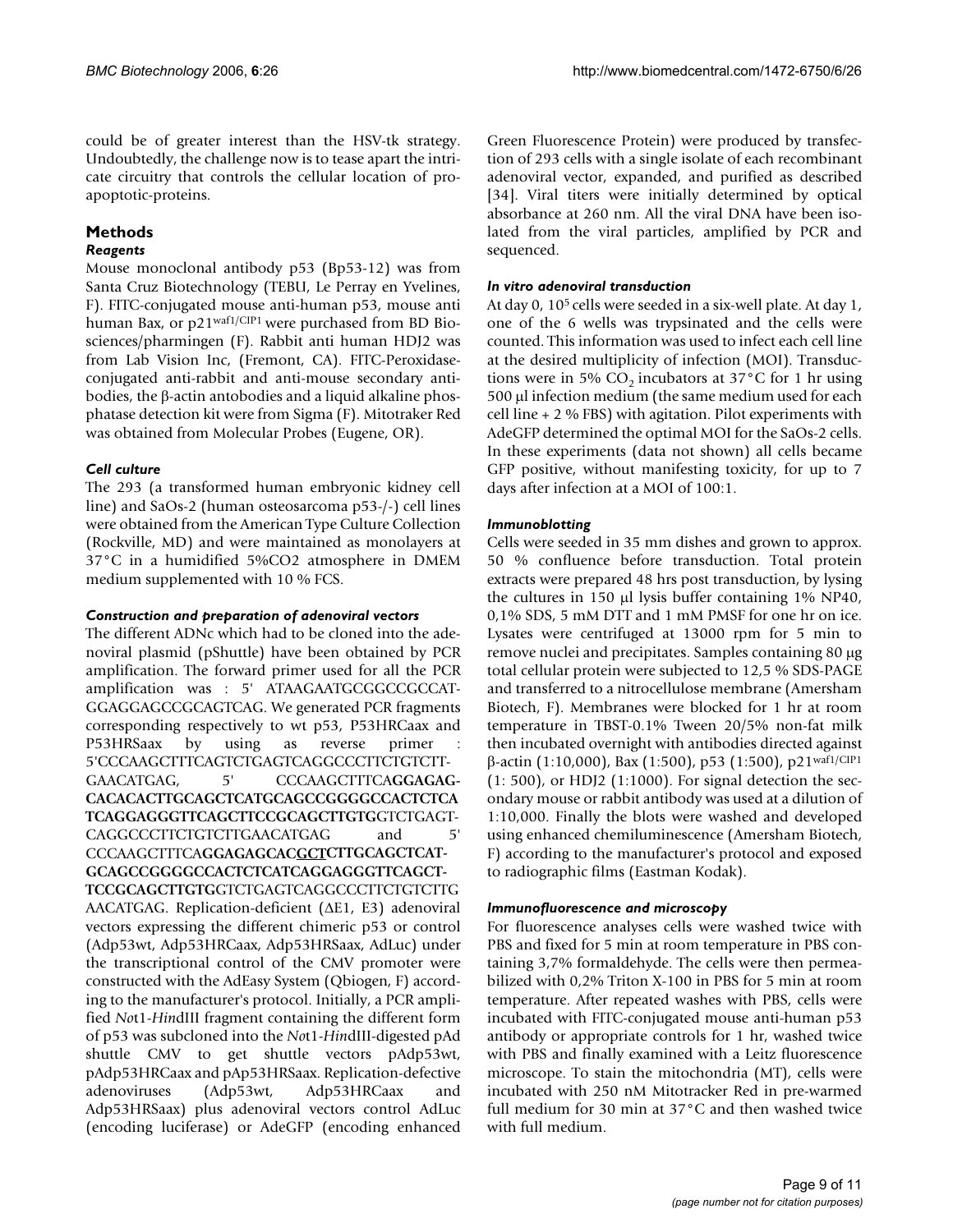### *Transcriptional activation*

SaOs-2 cells were plated at 105 cells/35 mm tissue culture dish. 24 hr later cells that had reached 60–80% confluence were co-transfected with 1 µg p53SREluc and 3 µg preniliaLuc (rluc) reporter plasmids (PGL2 Promega). P53SRELuc plasmid contains two copies of the p53 binding site (GC3p53 element) upstream of the HSV-tk promoter cloned upstream of the DNA encoding the firefly luciferase (Luc) and a poly(A) addition signal. For all transfections plasmid DNA were mixed with JetPEI as described by the manufacturer. Six hr later the medium was replaced with fresh medium and cells were transduced by the different adenoviral vectors at a MOI of 100. All experiments were performed in triplicate. After 48 hr culture, cells were lysed in 100 µl reporter lysis buffer (Promega). Ten µl aliquots of each cell lysate were added to 90 µl luciferase assay substrate solution and reporter activity was measured using a single photo channel in a packard scintillation counter (Meriden, Conn). Each set of experiments was repeated. The relative reporter gene expression was calculated as a ratio of that with the adLuc control, arbitrarily taken as 1. The mean and SD were calculated from the two sets of experiments.

To demonstrate transcriptional activation by p53 proteins *ex vivo*, Western analysis for p21waf1/CIP1 and Bax proteins was performed using monoclonal antobodies. The procedure used was as described above for p53 detection.

### *Growth curves*

For vector sensitivity experiments cells were trypsinized and seeded into 96 plates (104 cells per dish) and then allowed to adhere for 24 hr. Cells were then incubated with vectors for 1 hr; whilst untreated cells received an identical manipulation without vector and mock infected cells received an identical manipulation with the AdLuc vector. Cells were washed once with PBS and then fresh medium was added. Cell numbers were enumerated daily using 3-(4,5-dimethythiazl-2-yl)-5-(3-carboxymethoxyphenyl)-2-(4-sulfophenyl)2H-tetrazolium inner salt (MTT).

### *Apoptosis assay*

Apoptosis was evaluated quantitatively by measuring phosphatidylserine externalisation, an early apoptotic alteration. This was performed by fluorescence staining using the annexin V-FLUO staining kit (Roche, F) according to the manufacturer's recommendations. The proportion of annexin V stained cells was determined with FITCpositive cells scored using a fluorescent microscope (Olympus IX70). Images were recorded with a digital SPOT camera.

### **Authors' contributions**

BC, MP, MT and AC carried out the cellular studies, BC, MP and DB the synthesis of the adenoviral vectors (molecular biology and virology). BC and AP are responsible for conceiving this work. BC participated in the design, coordination and drafting of this manuscript. GF is the director of the laboratory. All authors read and approved the final manuscript.

### **Acknowledgements**

FTI-277 was generously provided by S. Sebti, Moffitt Cancer Center, USF, Tampa, FL with the permission of the University of Pittsburgh. This work was supported by INSERM (F), a grant from the REGION MIDI-PYRENNES (F) and a grant from the University Paul Sabatier (F). We are grateful to the GVPN Network (Genethon, Evry) which provides us with the AdeGFP.

### **References**

- 1. Hacein-Bey-Abina S, von Kalle C, Schmidt M, Le Deist F, Wulffraat N, McIntyre E, Radford I, Villeval JL, Fraser CC, Cavazzana-Calvo M, Fischer A: **[A serious adverse event after successful gene ther](http://www.ncbi.nlm.nih.gov/entrez/query.fcgi?cmd=Retrieve&db=PubMed&dopt=Abstract&list_uids=12529469)[apy for X-linked severe combined immunodeficiency.](http://www.ncbi.nlm.nih.gov/entrez/query.fcgi?cmd=Retrieve&db=PubMed&dopt=Abstract&list_uids=12529469)** *N Engl J Med* 2003, **348:**255-256.
- 2. Hacein-Bey-Abina S, Von Kalle C, Schmidt M, McCormack MP, Wulffraat N, Leboulch P, Lim A, Osborne CS, Pawliuk R, Morillon E, Sorensen R, Forster A, Fraser P, Cohen JI, de Saint Basile G, Alexander I, Wintergerst U, Frebourg T, Aurias A, Stoppa-Lyonnet D, Romana S, Radford-Weiss I, Gross F, Valensi F, Delabesse E, Macintyre E, Sigaux F, Soulier J, Leiva LE, Wissler M, Prinz C, Rabbitts TH, Le Deist F, Fischer A, Cavazzana-Calvo M: **[LMO2-associated](http://www.ncbi.nlm.nih.gov/entrez/query.fcgi?cmd=Retrieve&db=PubMed&dopt=Abstract&list_uids=14564000) [clonal T cell proliferation in two patients after gene therapy](http://www.ncbi.nlm.nih.gov/entrez/query.fcgi?cmd=Retrieve&db=PubMed&dopt=Abstract&list_uids=14564000) [for SCID-X1.](http://www.ncbi.nlm.nih.gov/entrez/query.fcgi?cmd=Retrieve&db=PubMed&dopt=Abstract&list_uids=14564000)** *Science* 2003, **302:**415-419.
- 3. Field AK, Davies ME, DeWitt C, Perry HC, Liou R, Germershausen J, Karkas JD, Ashton WT, Johnston DB, Tolman RL: **[9-\(\[2-hydroxy-1-](http://www.ncbi.nlm.nih.gov/entrez/query.fcgi?cmd=Retrieve&db=PubMed&dopt=Abstract&list_uids=6306664) [\(hydroxymethyl\)ethoxy\]methyl\)guanine: a selective inhibi](http://www.ncbi.nlm.nih.gov/entrez/query.fcgi?cmd=Retrieve&db=PubMed&dopt=Abstract&list_uids=6306664)[tor of herpes group virus replication.](http://www.ncbi.nlm.nih.gov/entrez/query.fcgi?cmd=Retrieve&db=PubMed&dopt=Abstract&list_uids=6306664)** *Proc Natl Acad Sci U S A* 1983, **80:**4139-4143.
- 4. van Meerten T, Claessen MJ, Hagenbeek A, Ebeling SB: **[The CD20/](http://www.ncbi.nlm.nih.gov/entrez/query.fcgi?cmd=Retrieve&db=PubMed&dopt=Abstract&list_uids=16421601) alphaCD20 'suicide' system: novel vectors with improved [safety and expression profiles and efficient elimination of](http://www.ncbi.nlm.nih.gov/entrez/query.fcgi?cmd=Retrieve&db=PubMed&dopt=Abstract&list_uids=16421601) [CD20-transgenic T cells.](http://www.ncbi.nlm.nih.gov/entrez/query.fcgi?cmd=Retrieve&db=PubMed&dopt=Abstract&list_uids=16421601)** *Gene Ther* 2006, **13:**789-797.
- 5. Chen Q, Ash JD, Branton P, Fromm L, Overbeek PA: **[Inhibition of](http://www.ncbi.nlm.nih.gov/entrez/query.fcgi?cmd=Retrieve&db=PubMed&dopt=Abstract&list_uids=11850820) [crystallin expression and induction of apoptosis by lens-spe](http://www.ncbi.nlm.nih.gov/entrez/query.fcgi?cmd=Retrieve&db=PubMed&dopt=Abstract&list_uids=11850820)[cific E1A expression in transgenic mice.](http://www.ncbi.nlm.nih.gov/entrez/query.fcgi?cmd=Retrieve&db=PubMed&dopt=Abstract&list_uids=11850820)** *Oncogene* 2002, **21:**1028-1037.
- Lan KH, Kanai F, Shiratori Y, Ohashi M, Tanaka T, Okudaira T, Yoshida Y, Hamada H, Omata M: **[In vivo selective gene expression](http://www.ncbi.nlm.nih.gov/entrez/query.fcgi?cmd=Retrieve&db=PubMed&dopt=Abstract&list_uids=9331089) [and therapy mediated by adenoviral vectors for human car](http://www.ncbi.nlm.nih.gov/entrez/query.fcgi?cmd=Retrieve&db=PubMed&dopt=Abstract&list_uids=9331089)[cinoembryonic antigen-producing gastric carcinoma.](http://www.ncbi.nlm.nih.gov/entrez/query.fcgi?cmd=Retrieve&db=PubMed&dopt=Abstract&list_uids=9331089)** *Cancer Res* 1997, **57:**4279-4284.
- 7. Weber W, Fussenegger M: **[Artificial mammalian gene regula](http://www.ncbi.nlm.nih.gov/entrez/query.fcgi?cmd=Retrieve&db=PubMed&dopt=Abstract&list_uids=12141985)[tion networks-novel approaches for gene therapy and bioen](http://www.ncbi.nlm.nih.gov/entrez/query.fcgi?cmd=Retrieve&db=PubMed&dopt=Abstract&list_uids=12141985)[gineering.](http://www.ncbi.nlm.nih.gov/entrez/query.fcgi?cmd=Retrieve&db=PubMed&dopt=Abstract&list_uids=12141985)** *J Biotechnol* 2002, **98:**161-187.
- 8. Mills AA: **[Changing colors in mice: an inducible system that](http://www.ncbi.nlm.nih.gov/entrez/query.fcgi?cmd=Retrieve&db=PubMed&dopt=Abstract&list_uids=11410526) [delivers.](http://www.ncbi.nlm.nih.gov/entrez/query.fcgi?cmd=Retrieve&db=PubMed&dopt=Abstract&list_uids=11410526)** *Genes Dev* 2001, **15:**1461-1467.
- 9. Mazieres J, Pradines A, Favre G: **[Perspectives on farnesyl trans](http://www.ncbi.nlm.nih.gov/entrez/query.fcgi?cmd=Retrieve&db=PubMed&dopt=Abstract&list_uids=15013521)[ferase inhibitors in cancer therapy.](http://www.ncbi.nlm.nih.gov/entrez/query.fcgi?cmd=Retrieve&db=PubMed&dopt=Abstract&list_uids=15013521)** *Cancer Lett* 2004, **206:**159-167.
- 10. Reid TS, Terry KL, Casey PJ, Beese LS: **[Crystallographic analysis](http://www.ncbi.nlm.nih.gov/entrez/query.fcgi?cmd=Retrieve&db=PubMed&dopt=Abstract&list_uids=15451670) [of CaaX prenyltransferases complexed with substrates](http://www.ncbi.nlm.nih.gov/entrez/query.fcgi?cmd=Retrieve&db=PubMed&dopt=Abstract&list_uids=15451670) [defines rules of protein substrate selectivity.](http://www.ncbi.nlm.nih.gov/entrez/query.fcgi?cmd=Retrieve&db=PubMed&dopt=Abstract&list_uids=15451670)** *J Mol Biol* 2004, **343:**417-433.
- 11. Reid TS, Long SB, Beese LS: **[Crystallographic analysis reveals](http://www.ncbi.nlm.nih.gov/entrez/query.fcgi?cmd=Retrieve&db=PubMed&dopt=Abstract&list_uids=15248757) that anticancer clinical candidate L-778,123 inhibits protein [farnesyltransferase and geranylgeranyltransferase-I by dif](http://www.ncbi.nlm.nih.gov/entrez/query.fcgi?cmd=Retrieve&db=PubMed&dopt=Abstract&list_uids=15248757)[ferent binding modes.](http://www.ncbi.nlm.nih.gov/entrez/query.fcgi?cmd=Retrieve&db=PubMed&dopt=Abstract&list_uids=15248757)** *Biochemistry* 2004, **43:**9000-9008.
- 12. Roskoski RJ: **[Protein prenylation: a pivotal posttranslational](http://www.ncbi.nlm.nih.gov/entrez/query.fcgi?cmd=Retrieve&db=PubMed&dopt=Abstract&list_uids=12646157) [process.](http://www.ncbi.nlm.nih.gov/entrez/query.fcgi?cmd=Retrieve&db=PubMed&dopt=Abstract&list_uids=12646157)** *Biochem Biophys Res Commun* 2003, **303:**1-7.
- 13. Fu HW, Casey PJ: **[Enzymology and biology of CaaX protein](http://www.ncbi.nlm.nih.gov/entrez/query.fcgi?cmd=Retrieve&db=PubMed&dopt=Abstract&list_uids=10548882) [prenylation.](http://www.ncbi.nlm.nih.gov/entrez/query.fcgi?cmd=Retrieve&db=PubMed&dopt=Abstract&list_uids=10548882)** *Recent Prog Horm Res* 1999, **54:**315-42; discussion 342- 3.